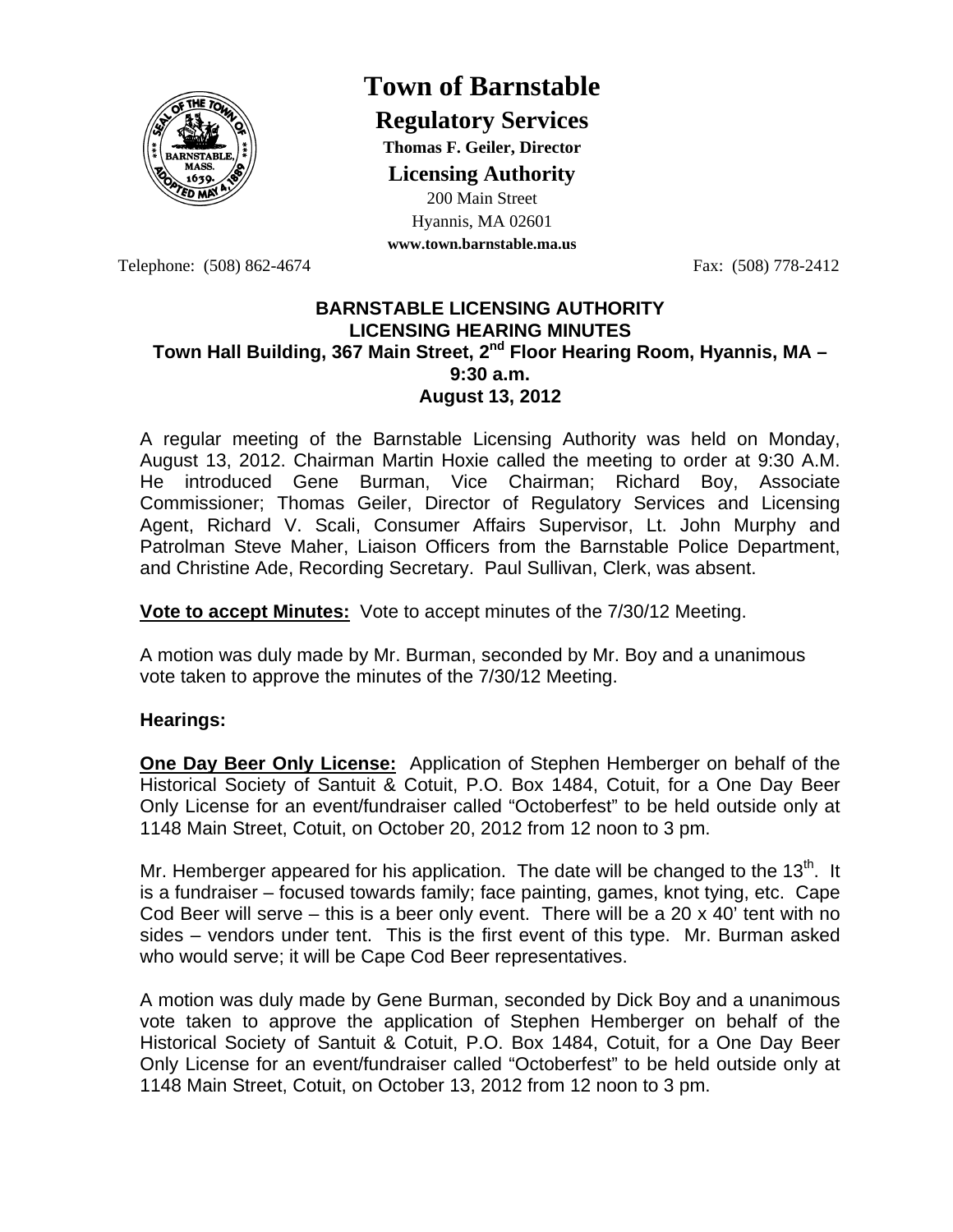**One Day All Alcohol and One Day Entertainment License:** Application of Jeni Landers on behalf of the Cape Cod Young Professionals, P.O. Box 1302, South Dennis for a One Day All Alcohol License and a One Day Entertainment License for the Cape Cod Conservatory Jazz Band for its  $6<sup>th</sup>$  annual Back to Business Bash to called "be held on September 27, 2012 from 5:30 pm to 8:00 pm at Rectrix Aerodrome, at the Municipal Airport in Hyannis.

Ms. Landers appeared for her event. This is the  $6<sup>th</sup>$  annual event. She was here last year too – a layout was provided. Cape Cod Beer will be there and they have V1 Vodka with it's own bartenders and Narragansett served by TIPS trained people. Same format as previous years – some of the vendors have changed. This year is a jazz band rather than a DJ. Ptl. Maher said there have been no issues.

A motion was duly made by Gene Burman, seconded by Dick Boy and a unanimous vote taken to approve the application of Jeni Landers on behalf of the Cape Cod Young Professionals, P.O. Box 1302, South Dennis for a One Day All Alcohol License and a One Day Entertainment License for the Cape Cod Conservatory Jazz Band for its  $6<sup>th</sup>$  annual Back to Business Bash to called "be held on September 27, 2012 from 5:30 pm to 8:00 pm at Rectrix Aerodrome, at the Municipal Airport in Hyannis.

**One Day Entertainment License:** Application of Jennifer Williams for Osterville Museum, 155 West Bay Road, Osterville, for its 21<sup>st</sup> Annual Antique Show to be held outdoors at the museum, on August 16, 2012 from 9 am to 3:30 pm, with a rain date of August 17, 2012 for the same hours.

Jennifer Williams appeared for her event. She received the State Promoter's license this morning and provided a copy. There are 34 vendors from around New England. Ptl. Maher asked if there will be buying; there will not – just selling.

A motion was duly made by Gene Burman, seconded by Dick Boy and a unanimous vote taken to approve the application of Jennifer Williams for Osterville Museum, 155 West Bay Road, Osterville, for its 21<sup>st</sup> Annual Antique Show to be held outdoors at the museum, on August 16, 2012 from 9 am to 3:30 pm, with a rain date of August 17, 2012 for the same hours.

**Two One Day Entertainment Licenses:** Application of Betsy Newell on behalf of Sturgis Library, 3090 Main Street, Barnstable, for its Annual Antique Fair to be held at Barnstable West Barnstable Elementary School, 2463 Main Street, West Barnstable, on August 18, 2012 from 10 am to 4 pm, and August 19, 2012 from 10 am to 4 pm.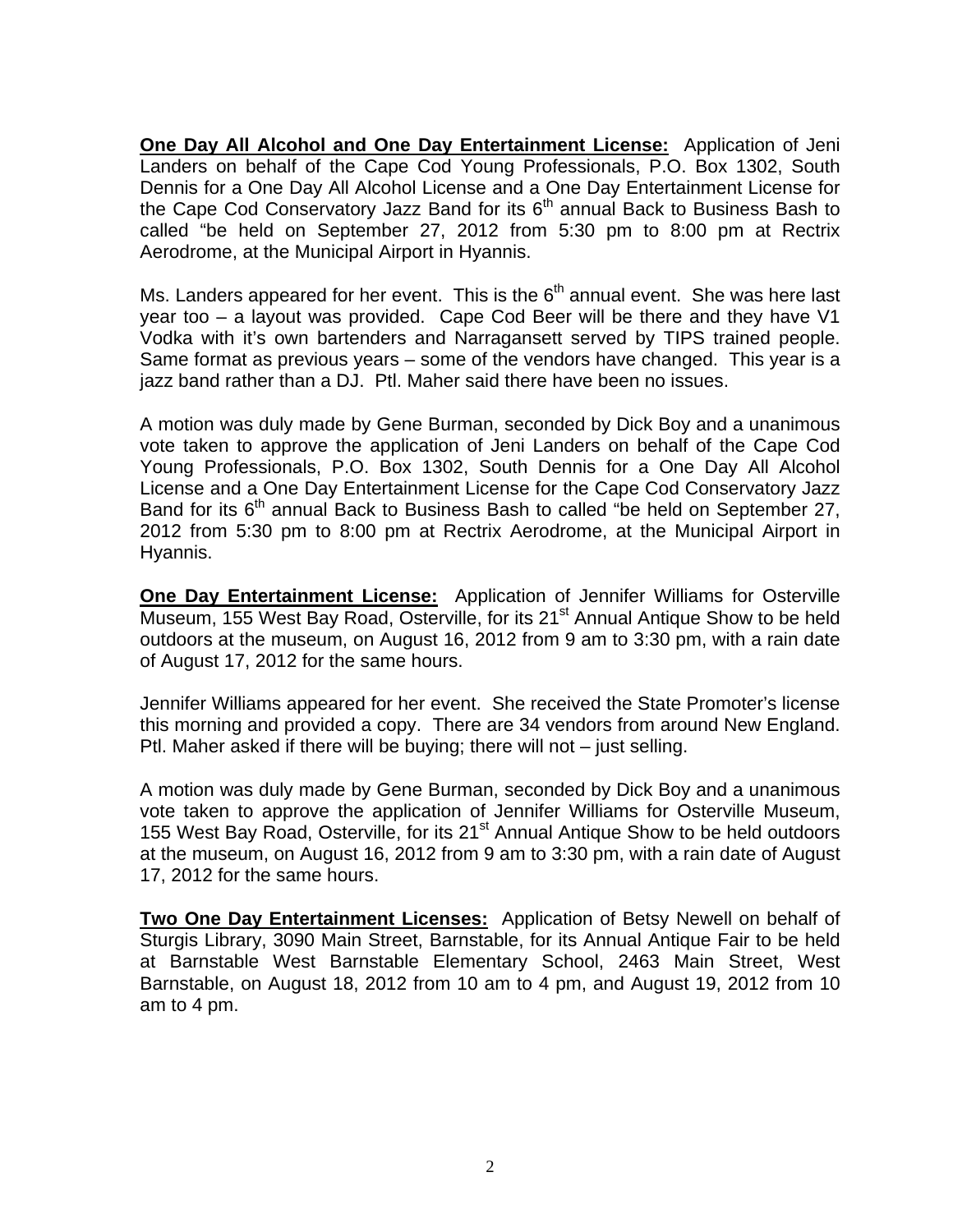Betsy Newell, Esq. appeared for her application. They have had the same affair for 20 years; the Promoter's License was submitted this morning. The vendors will be selling, not buying.

A motion was duly made by Gene Burman, seconded by Dick Boy and a unanimous vote taken to approve the application of Betsy Newell on behalf of Sturgis Library, 3090 Main Street, Barnstable, for its Annual Antique Fair to be held at Barnstable West Barnstable Elementary School, 2463 Main Street, West Barnstable, on August 18, 2012 from 10 am to 4 pm, and August 19, 2012 from 10 am to 4 pm.

**New Annual Junk Dealer License:** Application of ecoATM, Inc., 10515 Vista Sorrento, San Diego, CA for an Annual Junk Dealer License at 793 Iyannough Road, Hyannis, MA (machine only, no employees at location), hours of operation to be 10 am to 9 pm M-Sat; 10 am to 8 pm Sundays. Application withdrawn 8/1/12.

**New Annual Common Victualler License:** Application of Casual Gourmet, Inc., d/b/a Scudder Family Cafe, 31 Richardson Road, Centerville, for a New Annual Common Victualler License for Hyannis Youth and Community Center, 141 Bassett Lane, Hyannis, Olive Chase, Manager, to be operated from 8:00 am to 11:00 pm (times vary according to season). Maximum seating is 52.

Olive Chase appeared for this application. They have signed a 3 year contract with the HYCC. They are very excited to have this opportunity. They will take possession of the facility on 9/1 – may take a few days to get organized. They will have the normal menu plus some Casual Gourmet items as well.

A motion was duly made by Gene Burman, seconded by Dick Boy and a unanimous vote taken to approve the application of Casual Gourmet, Inc., d/b/a Scudder Family Cafe, 31 Richardson Road, Centerville, for a New Annual Common Victualler License for Hyannis Youth and Community Center, 141 Bassett Lane, Hyannis, Olive Chase, Manager, to be operated from 8:00 am to 11:00 pm (times vary according to season). Maximum seating is 52. The official Grand Opening is 9/22/12.

**New Annual General On Premises License:** Application of Cape Cod Beer, Inc. for a new Annual All Alcohol General On Premise License, 1336 Phinney's Lane, Hyannis, MA, Todd Marcus, Manager. Alcohol service would be from 8 a.m. to 1 a.m. Mon-Sat. and 10 a.m. to 1 am Sun. Inside are 2 drink rails for 8 standees each, 4 high top tables for an additional 16 standees. Outside there are 6 picnic tables with seating for 49 as well as room for 10 standees on the patio.

Mr. and Mrs. Marcus appeared for the application. They do lots of fundraising events and wanted to be able to host more and support more local charities and increase revenue stream at the brewery. They feel they should be able to enjoy the beer by the pint. For charity events it would be nice to have beer AND wine. It appeared the best choice from the licenses we have would be this one. Mr. Hoxie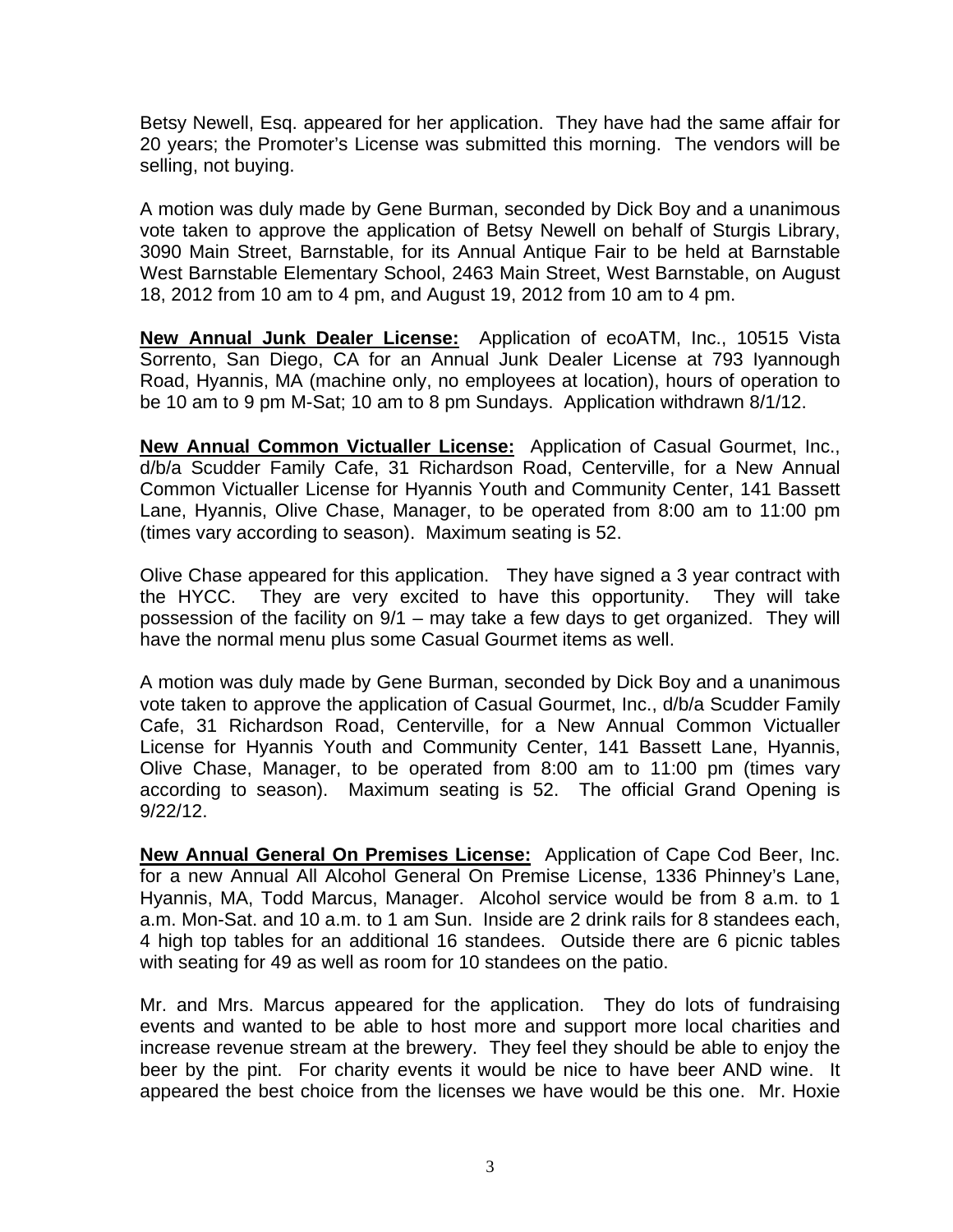asked Mr. Geiler about a new category – a pub brewery license authorizing the production of and sale of malt beverages to the public. This would not take care of the wine – he stated he will have to look some more as to how we can fit that in. That would be where they might want to go. Mr. Marcus stated the brew pub license would prohibit them from holding the brewery license they have now. It would limit them from distributing themselves which they do not want. Mr. Marcus stated that under the ABCC guidelines there is a statement saying those people licensed under 19C or 19B have the option of applying for a "pouring" license. That is what they want to do. However, going down that path there was confusion as to how to apply for that license.

Mr. Geiler stated he is looking at 19D but that does have limitations. Mr. Marcus stated they do not want to do that as they want to be their own distributor as they are now. Mr. Geiler said that what we call it is less important than finding how to do it the way they want to. If we go back to the General on Premise category, that one does not require meals and is the only category now to have a facility without the encumbrance of food. We are looking at an annual General on Premise but possibly a beer and wine rather than an all alcohol. He does not know whether it hurts or helps us to call it the Gen on Premise. The Gen on Premises fee is just under \$4,000; but what they would want to do is a lot less than that and the fee the Board should establish and be a lot lower than the full General on Premise license. The Board has to determine if they want to do that.

Mr. Marcus stated he wants to move forward with getting a license today even if it has to be the larger one, understanding they will take the responsibility for this license. At least right now they would like to move forward as advertised so they can do more events, without having each entity having to apply. Mrs. Marcus said they get lots of requests to host events at the brewery. They have had to say no as they can't accommodate them legally yet. All the alcohol pouring will be on their premises.

Mr. Burman stated that their Articles of Organization do not cover selling at present – his suggestion is to modify the Articles of Organization to sell. Mr. Marcus stated they have so applied to amend their Articles of Organization.

Mr. Hoxie stated we will proceed as applied. Mr. Burman suggested moving forward as a Common Vic Beer and Wine. Mr. Geiler stated the future is uncertain; a lot of business decisions have to be made – and he understands why they do not want to limit their options. He said there is no General on Premises Beer and Wine so they want to go forward on the All Alcohol for now. They could come back to amend it. Mr. Marcus is willing to pay the All Alcohol fee.

Mr. Geiler stated the Board has time between now and ABCC approval to work on adding a new fee category.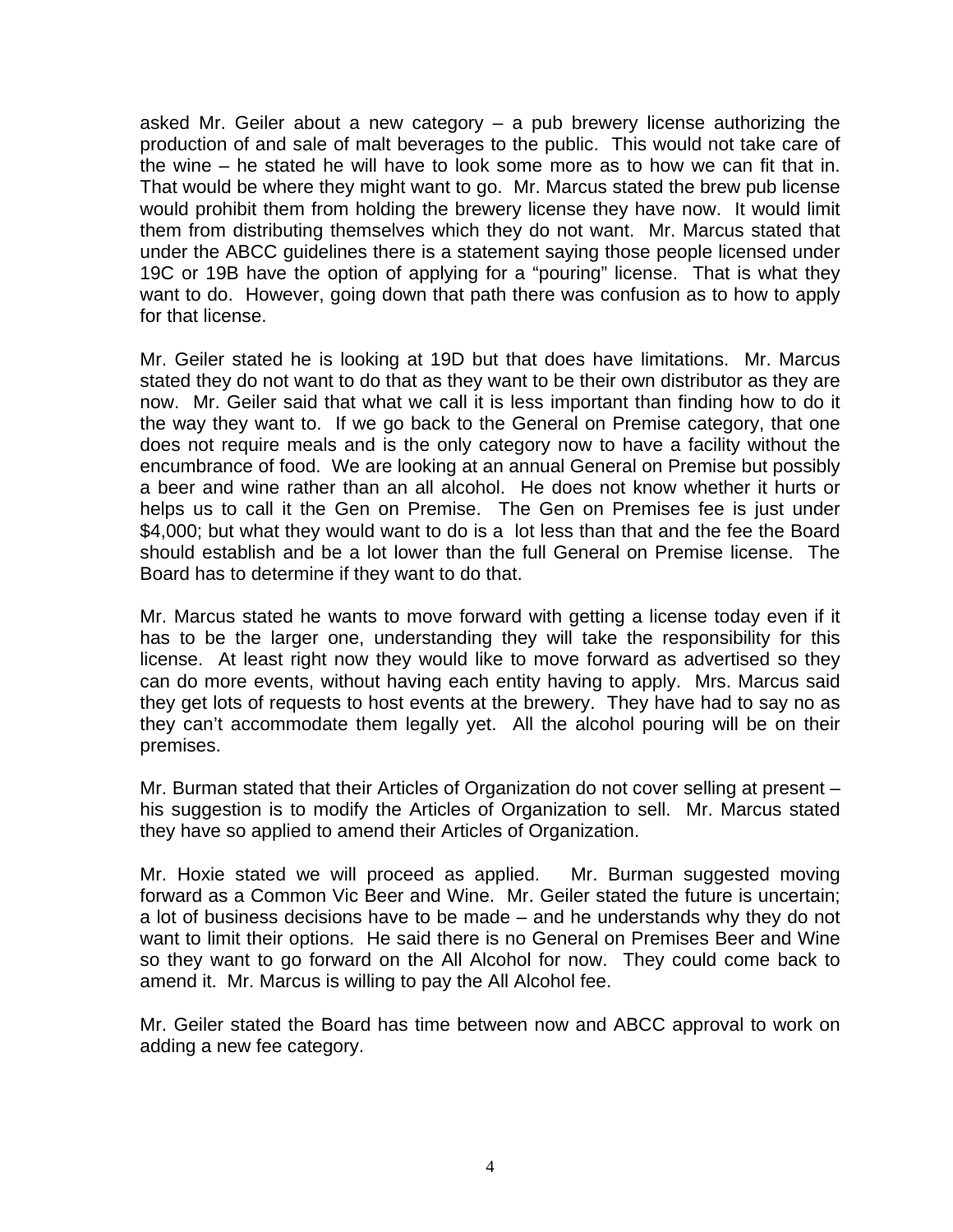A motion was duly made by Gene Burman, seconded by Dick Boy and a unanimous vote taken to approve the application of Cape Cod Beer, Inc. for a new Annual All Alcohol General on Premise License, 1336 Phinney's Lane, Hyannis, MA, Todd Marcus, Manager. Alcohol service would be from 8 a.m. to 1 a.m. Mon-Sat. and 10 a.m. to 1 am Sun. Inside are 2 drink rails for 8 standees each, 4 high top tables for an additional 16 standees (32). Outside there are 6 picnic tables with seating for 49 as well as room for 10 standees on the patio. Seating total is 49 and occupancy is 198.

**Common Victualler:** Application of The Mad Platter, Barnstable Municipal Airport, 480 Barnstable Road, Hyannis, Chef Ralph Binder, Manager, for a Common Victualler license for a maximum of 30 seats, hours of operation to be 5:30 am to 7 pm, 7 days per week, to run from today until September 10, 2012. The full application will be heard on September 10, 2012 for a New Annual Common Victualler License.

Chef Ralph Binder appeared for his application with Bud Breault from the Airport. He stated that apparently Bob Lawton did not realize the Licensing requirements for our license. In the excitement of opening it was overlooked. He requested the Licensing Authority put this on for hearing in the interim and represented he would file his paperwork later in the day on 8/13/12. This morning he told the Licensing Authority that he now has all the paperwork necessary to file today. There is a correction on the seats being 34 rather than 30, as approved by the Building Commissioner on the plan he will submit.

Mr. Geiler stated we have no paperwork. How will the business be operated, etc. Mr. Binder said it will be a bakery, café and catering for pickup or delivery. There is a 90 minute slip from the airport for people coming to pick up. Hours will be 5:30 am to 7:30 pm. No beer or wine at this point. They have a "production kitchen." There is no a la carte menu. It is retail sale of food prepared each day for that day.

Mr. Geiler asked about the catering parking advising him that the whole area in front is off limits. Chef Binder stated they would have to park – get the ticket – pick up and leave in the regular parking area. Mr. Geiler stated the no parking restriction will apply to his customers as well as everyone else.

A motion was duly made by Gene Burman, seconded by Dick Boy and a unanimous vote taken to approve the application of The Mad Platter, Barnstable Municipal Airport, 480 Barnstable Road, Hyannis, Chef Ralph Binder, Manager, for a Common Victualler license for a maximum of 34 seats, hours of operation to be 5:30 am to 7 pm, 7 days per week, to run from today until September 10, 2012. The full application will be heard on September 10, 2012 for a New Annual Common Victualler License.

## **Business Meeting:**